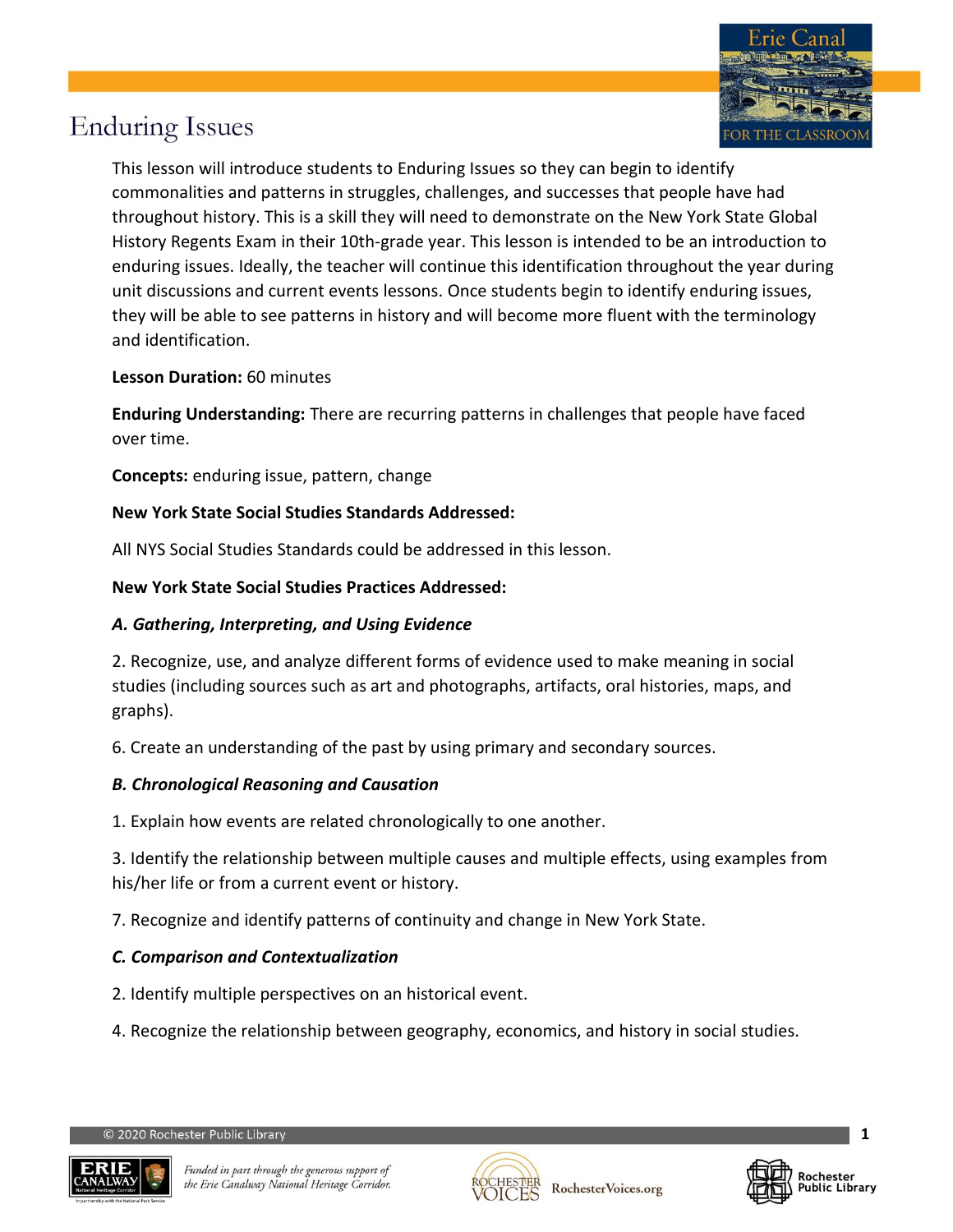

- 1. What is an enduring issue?
- 2. How do we know if it is enduring?
- 3. What are some enduring issues related to the Erie Canal?
- 4. Why is it important to learn about the past?

### **Materials List:**

- 1. Poster paper, tape, and markers
- 2. Egg Nest Graphic Organizer (provided)
- 3. Images that connect with a clear enduring issue (these need to be from NYS Standards K-3 so students have a common entry point; see sets A, B, and C; provided)
- 4. Resource sets for independent/group work (sets D, E, and F; provided)
- 5. Student recording sheet with Enduring Issues checklist, example list, and resource sets (provided)

### **More Information about Enduring Issues (from EngageNY):**

- An enduring issue is a challenge or problem that a society has faced and debated or discussed across time. An enduring issue is one that many societies have attempted to address with varying degrees of success.
- Enduring issues are often nested or embedded. For example, conflict (war, competition, armed struggle, resistance, invasions, threats to balance of power) and human rights violations (injustice, inequality, discrimination, unfair treatment, persecution of beliefs, threats to cultural identity, restrictions to movement).
- Issues can be expressed negatively as well as positively. For example, exploration can be positive for people expanding boundaries or discovering natural resources and negative for indigenous cultures or the toll it may take on the explorers that were in search of something specific.
- An enduring issue must be something that has affected people or has been affected by people and has continued to be an issue across time or has changed over time.
- TEACHER NOTE: "Enduring Issue" is the term New York State uses to create a common understanding so students can be assessed on their knowledge of concepts and issues that have repeated throughout history. The *Erie Canal for the Classroom* lessons use the term "Enduring Understanding" to mean the "big idea" that each lesson is uncovering.

2020 Rochester Public Library





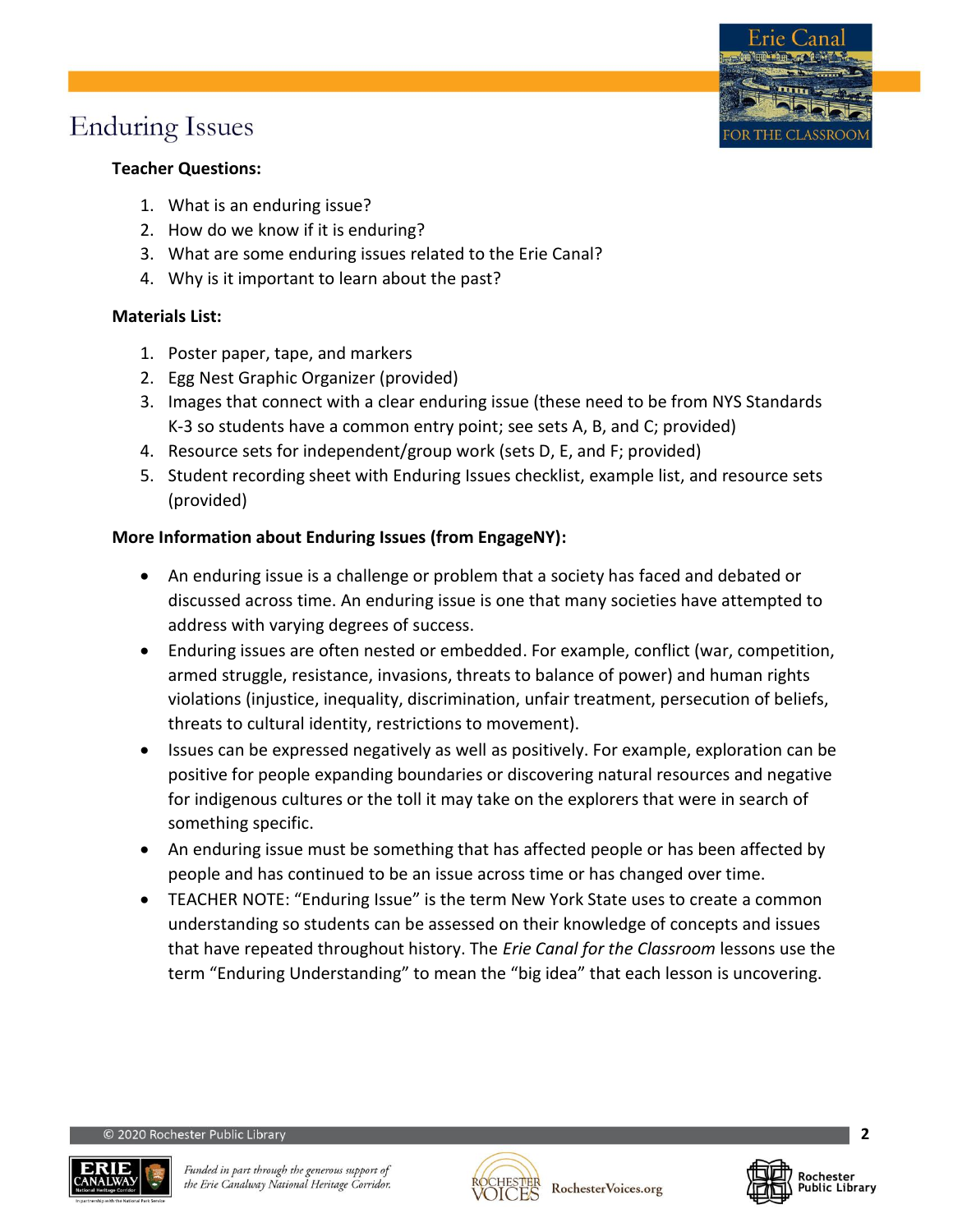

### **For More Support on Enduring Issues:**

Engage NY Enduring Issues Chart: <https://www.engageny.org/sites/default/files/2-enduring-issues-chart.pdf>

New Visions for Public Schools Enduring Issues Resources: [https://curriculum.newvisions.org/social-studies/course/regents-readiness/regents-prep-and-writing](https://curriculum.newvisions.org/social-studies/course/regents-readiness/regents-prep-and-writing-resources-global-ii-exam/suggested-instructional-sequence-enduring-issues-essay-RR/)[resources-global-ii-exam/suggested-instructional-sequence-enduring-issues-essay-RR/](https://curriculum.newvisions.org/social-studies/course/regents-readiness/regents-prep-and-writing-resources-global-ii-exam/suggested-instructional-sequence-enduring-issues-essay-RR/)

[https://docs.google.com/document/d/1Du2HhpAPryul6zuUSdncxFWROCP7yr\\_ntrHey1byMsY/edit](https://docs.google.com/document/d/1Du2HhpAPryul6zuUSdncxFWROCP7yr_ntrHey1byMsY/edit)

#### **Procedure:**

| <b>Teacher Questions</b> |                                         | <b>Procedure</b>                                                                                                                                                                                                                                                                                                                                                                                                                                                                                                                                                                                                                           | <b>Materials</b>                                                                                                                                                                                                                                                                                                                                                                                                                                                           |
|--------------------------|-----------------------------------------|--------------------------------------------------------------------------------------------------------------------------------------------------------------------------------------------------------------------------------------------------------------------------------------------------------------------------------------------------------------------------------------------------------------------------------------------------------------------------------------------------------------------------------------------------------------------------------------------------------------------------------------------|----------------------------------------------------------------------------------------------------------------------------------------------------------------------------------------------------------------------------------------------------------------------------------------------------------------------------------------------------------------------------------------------------------------------------------------------------------------------------|
|                          | 1. What is an enduring                  | 15 minutes: Teacher begins by having a                                                                                                                                                                                                                                                                                                                                                                                                                                                                                                                                                                                                     | Poster paper, tape, and<br>$\bullet$                                                                                                                                                                                                                                                                                                                                                                                                                                       |
|                          | issue?                                  | group conversation about previously                                                                                                                                                                                                                                                                                                                                                                                                                                                                                                                                                                                                        | markers                                                                                                                                                                                                                                                                                                                                                                                                                                                                    |
|                          | 2. How do we know if<br>it is enduring? | learned social studies concepts that can<br>be easily identified and exist in the K-3<br>NYS Social Studies Standards.<br>1. First, the teacher shows the<br>students three images that all<br>encompass the same concept. Any<br>examples will work, as long as<br>there are clear patterns or<br>commonalities among the events<br>depicted. The sets that are<br>provided are taken from the NYS<br>Inquiry Toolkits. It may be helpful<br>to project these images so the<br>students can all view them<br>together.<br>2. The teacher then asks students to<br>identify a word or phrase that can<br>be used to describe the challenge | Egg Nest Graphic Organizer<br>$\bullet$<br>(provided)<br>3 images that connect with a<br>$\bullet$<br>clear enduring issue (these<br>need to be from NYS<br>Standards K-3 so students<br>have a common entry point;<br>see sets A, B, and C;<br>provided)<br>Set A: Needs and Wants:<br>http://www.c3teachers.org/wp-<br>content/uploads/2015/06/New<br>York K NeedsandWants.pdf<br>Set B: Human Impacts on the<br>Environment/Pollution:<br>http://www.c3teachers.org/wp- |
|                          |                                         | or problem that is taking place in<br>all situations. What are these<br>events? What do they all have in                                                                                                                                                                                                                                                                                                                                                                                                                                                                                                                                   | content/uploads/2015/09/New<br>York 2 Community History.pdf<br>Set C: Interdependence:                                                                                                                                                                                                                                                                                                                                                                                     |
|                          |                                         | common?<br>3. The teacher hangs the images on                                                                                                                                                                                                                                                                                                                                                                                                                                                                                                                                                                                              | http://www.c3teachers.org/wp-<br>content/uploads/2015/09/New                                                                                                                                                                                                                                                                                                                                                                                                               |
|                          |                                         | a sheet of poster paper and labels<br>the paper with the identified word<br>or phrase.                                                                                                                                                                                                                                                                                                                                                                                                                                                                                                                                                     | York 3 Global Trade.pdf                                                                                                                                                                                                                                                                                                                                                                                                                                                    |





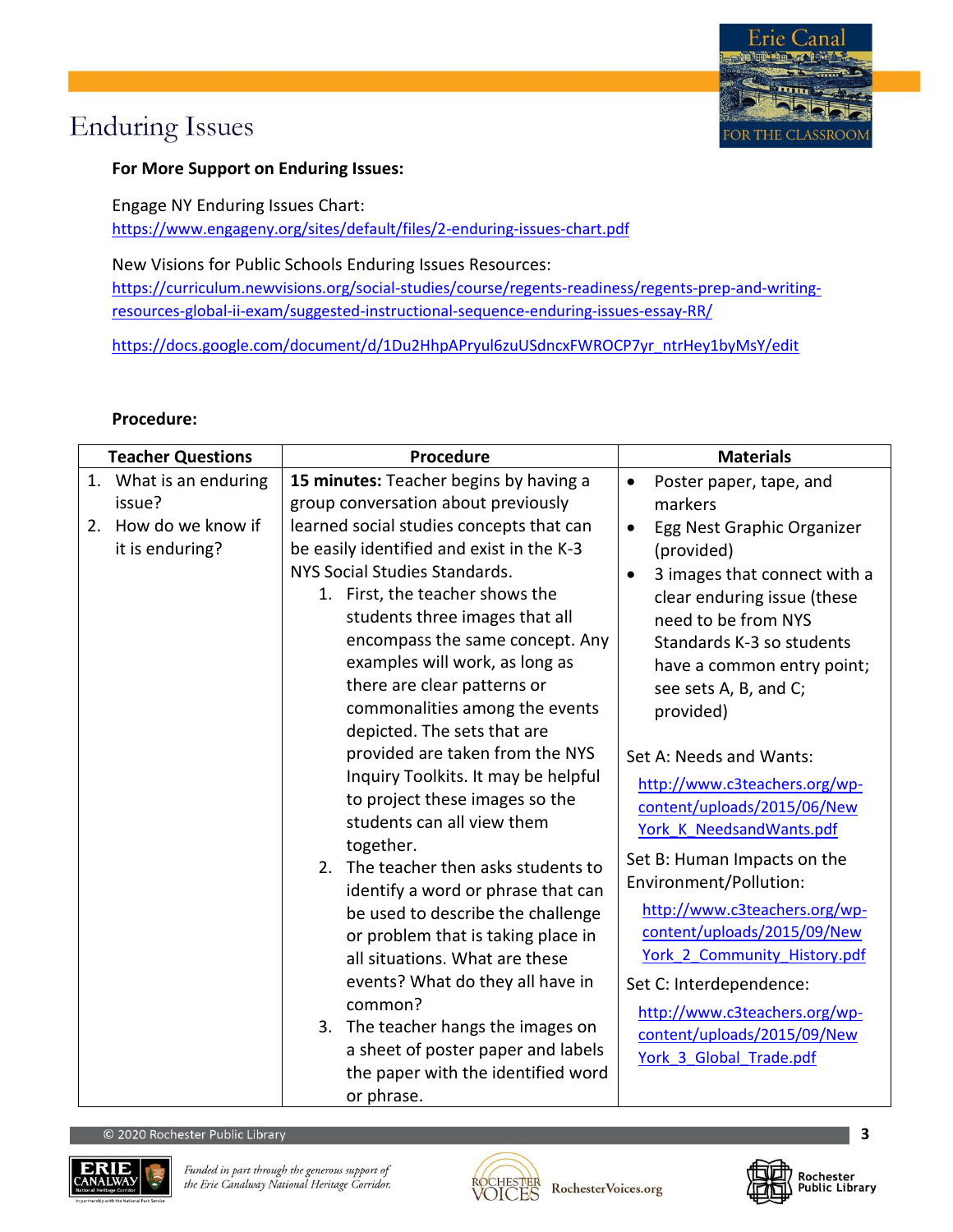

|                                                                             | 4. Continue this process until 3<br>examples have been practiced.<br>TEACHER NOTE: Model for students that<br>the labels will all be phrases or a single<br>word that can act as the catch-all<br>category (the "nest") for the events<br>depicted (the "eggs"). You can use the<br>Egg Nest Graphic Organizer to help<br>students see this idea visually. Students<br>may also use the graphic organizer during<br>their independent/group work time (they<br>will need blank copies of it). The teacher<br>should model placing one of the practice<br>sets into the organizer before students<br>use it. |                                                                                                                                                                                                                                                                                                             |
|-----------------------------------------------------------------------------|-------------------------------------------------------------------------------------------------------------------------------------------------------------------------------------------------------------------------------------------------------------------------------------------------------------------------------------------------------------------------------------------------------------------------------------------------------------------------------------------------------------------------------------------------------------------------------------------------------------|-------------------------------------------------------------------------------------------------------------------------------------------------------------------------------------------------------------------------------------------------------------------------------------------------------------|
| 1. What is an enduring<br>issue?<br>2. How do we know if<br>it is enduring? | 5 minutes: Teacher explains to students<br>that they will now do this<br>categorization/identification exercise on<br>their own or with groups, with specific<br>images and words that portray historical<br>events.                                                                                                                                                                                                                                                                                                                                                                                        | Resource sets for<br>$\bullet$<br>independent/group work<br>(sets D, E, and F; provided).<br>Each individual/group will<br>need one copy of each set<br>Student recording sheet with<br>٠<br>Enduring Issues checklist,<br>example list, and resource<br>sets (provided).<br>Set D: Trade/Scarcity/Economic |
|                                                                             |                                                                                                                                                                                                                                                                                                                                                                                                                                                                                                                                                                                                             | Decisions:<br>http://www.c3teachers.org/wp-<br>content/uploads/2015/08/New<br>York 1 Economic Choices.pdf                                                                                                                                                                                                   |
|                                                                             |                                                                                                                                                                                                                                                                                                                                                                                                                                                                                                                                                                                                             | Set E: Children's Rights:                                                                                                                                                                                                                                                                                   |
|                                                                             |                                                                                                                                                                                                                                                                                                                                                                                                                                                                                                                                                                                                             | http://www.c3teachers.org/wp-<br>content/uploads/2015/08/New<br>York 3 ChildrensRights.pdf                                                                                                                                                                                                                  |
|                                                                             |                                                                                                                                                                                                                                                                                                                                                                                                                                                                                                                                                                                                             | Set F: Power:                                                                                                                                                                                                                                                                                               |
|                                                                             |                                                                                                                                                                                                                                                                                                                                                                                                                                                                                                                                                                                                             | http://www.c3teachers.org/wp-<br>content/uploads/2015/09/New<br>York 3 Leadership Governmen<br>t.pdf                                                                                                                                                                                                        |





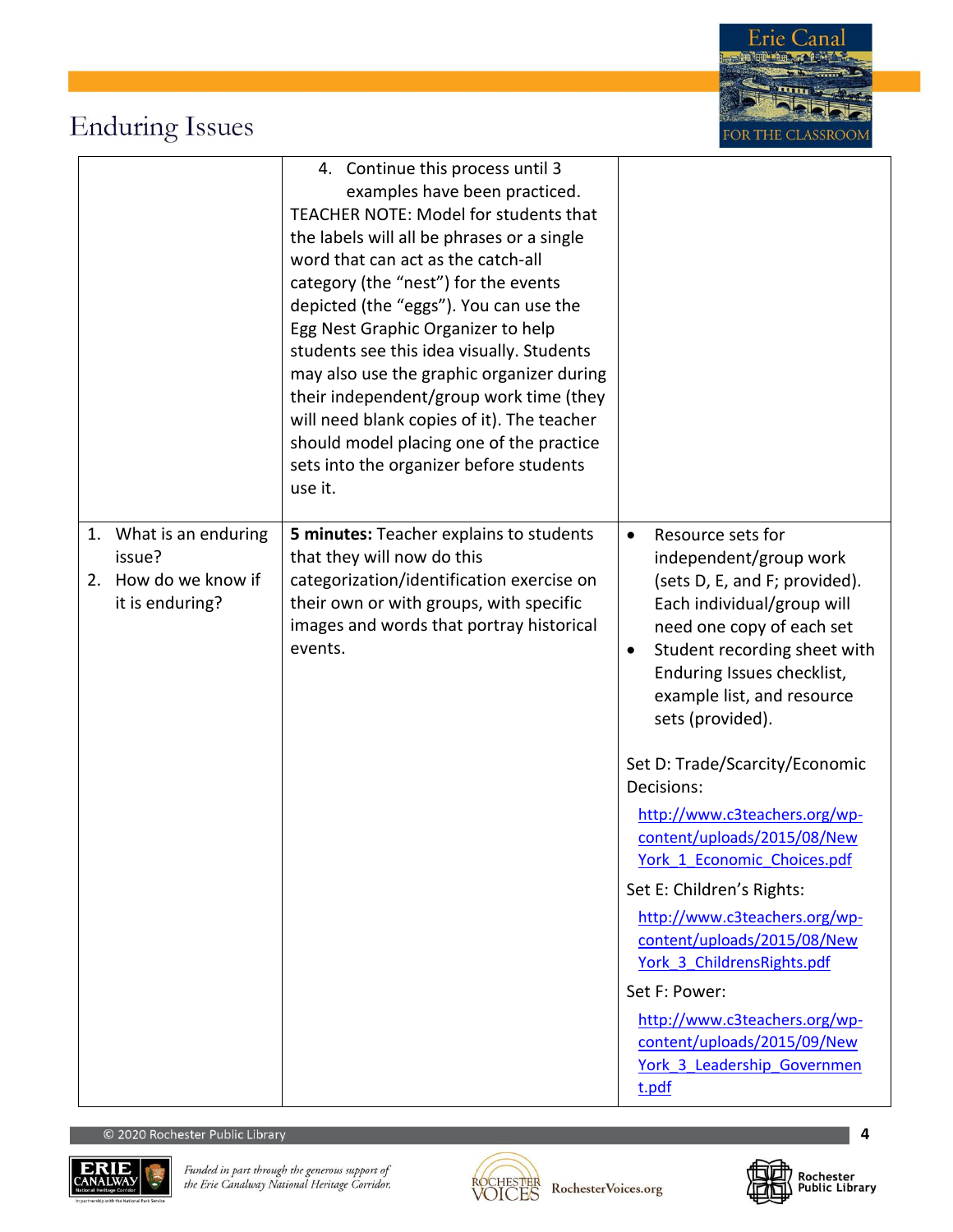|    | 1. What is an enduring<br>issue?<br>2. How do we know if<br>it is enduring?                                                                                                                               | 25 minutes: Students review the<br>documents and complete the labeling.<br>Check in with individuals/groups<br>frequently to model the type of language<br>they will be using for labeling the<br>enduring issues. Using the language of an<br>enduring issue takes practice and<br>modeling!<br>TEACHER NOTE: It is okay to tell the<br>students the word or phrase that would<br>fit if the students were close but used a<br>full sentence or wordy phrase.                                                                                                                                                                           |                                                                                                                                                                                                                                                                                                                                                                                                                                     |
|----|-----------------------------------------------------------------------------------------------------------------------------------------------------------------------------------------------------------|------------------------------------------------------------------------------------------------------------------------------------------------------------------------------------------------------------------------------------------------------------------------------------------------------------------------------------------------------------------------------------------------------------------------------------------------------------------------------------------------------------------------------------------------------------------------------------------------------------------------------------------|-------------------------------------------------------------------------------------------------------------------------------------------------------------------------------------------------------------------------------------------------------------------------------------------------------------------------------------------------------------------------------------------------------------------------------------|
|    | 1. What is an enduring<br>issue?<br>2. How do we know if<br>it is enduring?                                                                                                                               | 10 minutes: Students come back together<br>as a class to discuss their labels. As long<br>as their ideas can be backed up with<br>factual evidence, they can be counted as<br>correct.                                                                                                                                                                                                                                                                                                                                                                                                                                                   |                                                                                                                                                                                                                                                                                                                                                                                                                                     |
| 2. | 1. What is an enduring<br>issue?<br>How do we know if<br>it is enduring?<br>3. What are some<br>enduring issues<br>related to the Erie<br>Canal?<br>4. Why is it important<br>to learn about the<br>past? | 5 minutes: After all the students/groups<br>have shared, the teacher then explains<br>that they will identify enduring issues<br>during the rest of the Erie Canal unit and<br>throughout the year. To do this, the<br>teacher will write several enduring issues<br>on sheets of poster paper and place the<br>paper around the room to be left up all<br>year. Each time the class talks about an<br>event, including current events, students<br>can determine which enduring issue(s) it<br>would fall under. The teacher should<br>write the event name on the<br>corresponding poster paper and attach<br>an image if appropriate. | Poster paper, tape, and<br>$\bullet$<br>markers to create Enduring<br>Issues posters to hang around<br>the room<br><b>Suggestions for Enduring Issues</b><br>to include:<br>Human Impact on the<br>✓<br>Environment<br><b>Population Growth</b><br>✓<br>Conflict<br>✓<br>Innovation<br>Beliefs and Ideas<br>Power<br>✓<br><b>Meeting Needs and Wants</b><br>Technology<br>v<br>Scarcity<br>Trade<br>Human Rights<br>Interdependence |





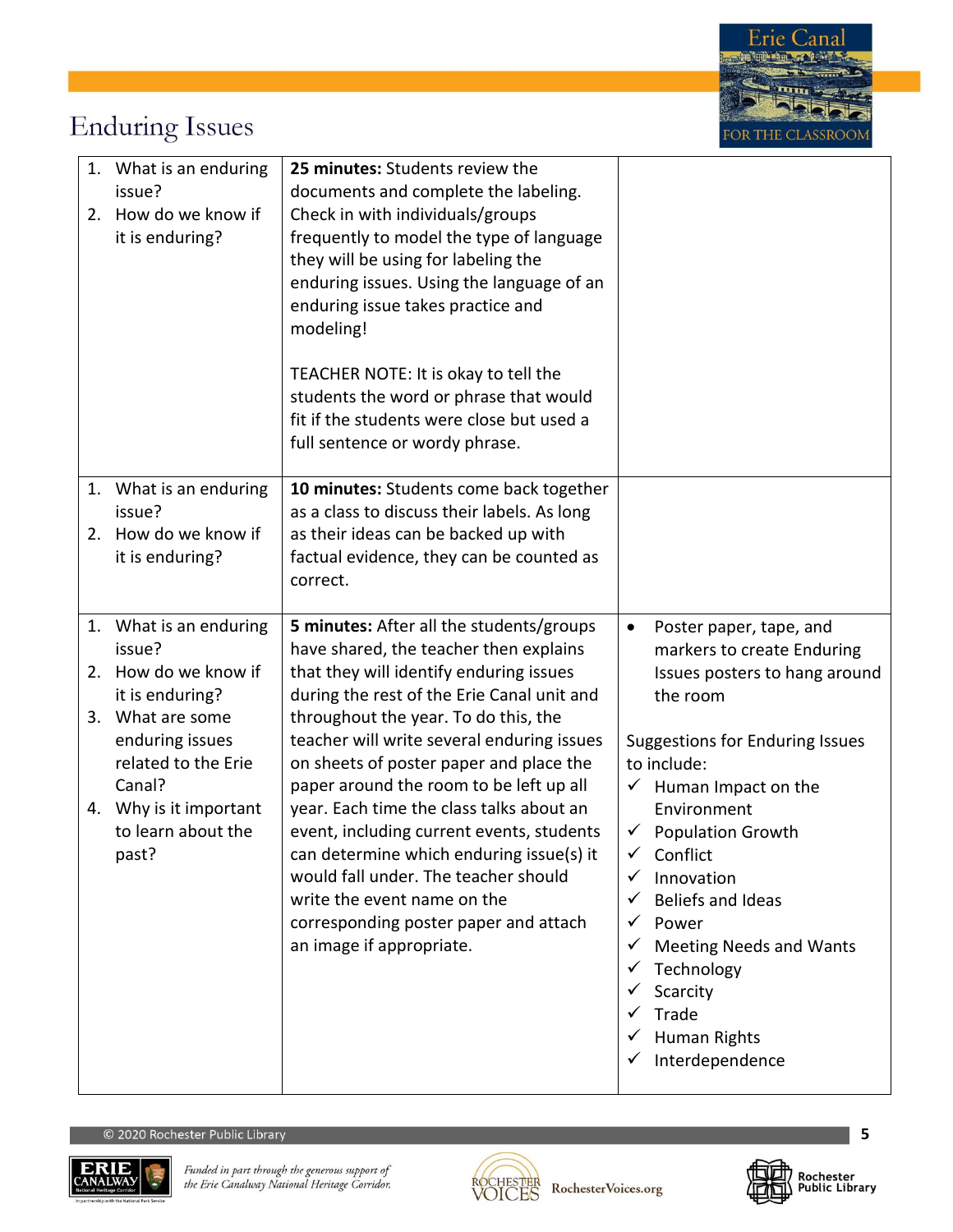

### **Enduring Issue Egg Nest Graphic Organizer**



| <b>Image</b> | Notes |
|--------------|-------|
|              |       |
|              |       |
|              |       |
|              |       |
|              |       |
|              |       |

© 2020 Rochester Public Library



Funded in part through the generous support of<br>the Erie Canalway National Heritage Corridor.



RochesterVoices.org



**6**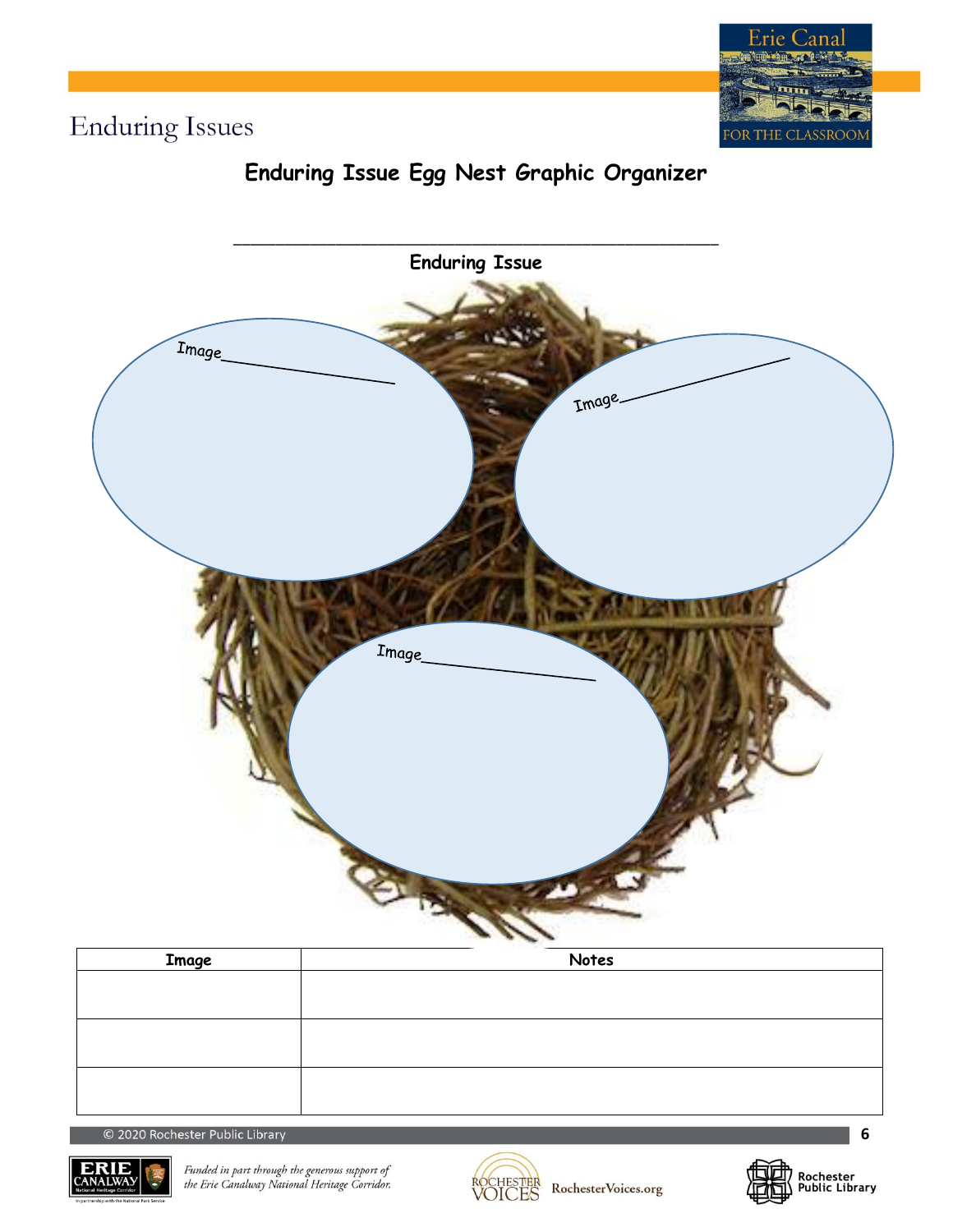### **Enduring Issues Recording Sheet**

| Name | : C<br>$\mathbf{r}$<br>--- |
|------|----------------------------|
|      |                            |

Directions: Using the sets of documents and images, identify the Enduring Issue that you think is present in all three in the set.

An Enduring Issue is:

- $\checkmark$  A word or short phrase
- $\checkmark$  A big idea, not specific details
- $\checkmark$  A challenge or a problem
- $\checkmark$  Something that existed in the past and exists in the present
- $\checkmark$  Has affected a lot of people

Some examples of Enduring Issues:

| Human Impact on the Environment | <b>Population Growth</b> | Conflict        |
|---------------------------------|--------------------------|-----------------|
| Innovation                      | Beliefs and Ideas        | Power           |
| Meeting Needs and Wants         | Technology               | Scarcity        |
| Trade                           | Human Rights             | Interdependence |

Set D Enduring Issue:

Why did you choose that issue? Be sure to reference all 3 documents.

© 2020 Rochester Public Library



Funded in part through the generous support of the Erie Canalway National Heritage Corridor.